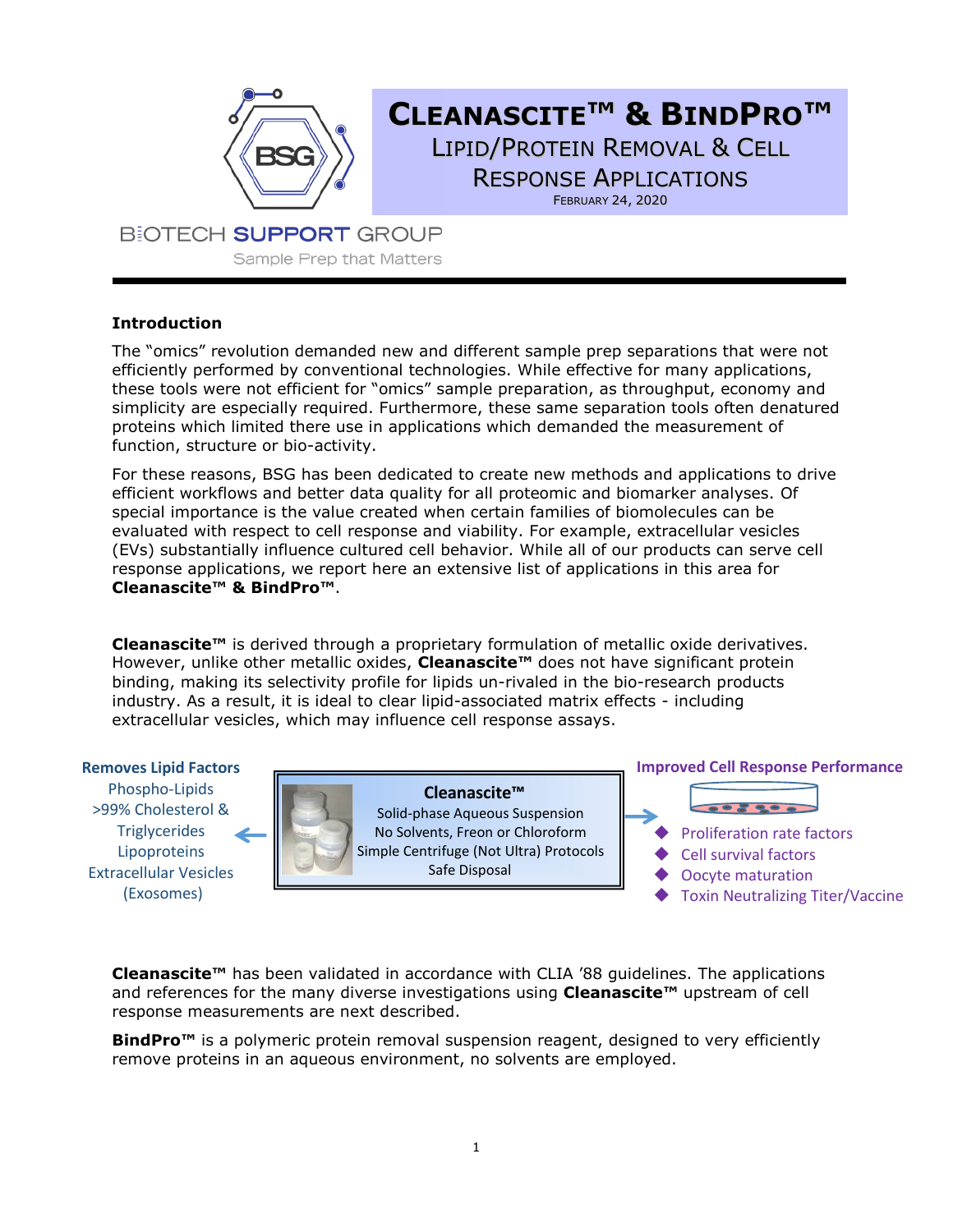Chan DW, Yung MM, Chan Y-Sang, Xuan Y, Yang H, Xu D, Zhan J-Biao, Chan KK, Ng T-Bun, Ngan HY, MAP30 protein from Momordica charantia is therapeutic and has synergic activity with cisplatin against ovarian cancer in vivo by altering metabolism and inducing ferroptosis, Pharmacological Research (2020), doi:<https://doi.org/10.1016/j.phrs.2020.105157>

*Cross-reference classifiers* Disease: Cancer Sample Type: Omental conditioned media Cell Response: Cancer cell lines

> Increasing evidence shows that Traditional Chinese Medicine (TCM) has an obvious appeal for cancer treatment, but there is still a lack of scientific investigation of its underlying molecular mechanisms. Bitter melon or bitter gourd (Momordica charantia) is an edible fruit that is commonly consumed, and it is used to cure different diseases in various ancient folk medical practices. The investigators report that a bioactive protein, MAP30, isolated from bitter melon seeds exhibited potent anticancer and anti-chemoresistant effects on ovarian cancer cells. To support the analysis of MAP30 altering glycolysis and lipid metabolism in ovarian cancer cells, the authors state "Nile Red fluorescence of lipid-loaded ES2 (human epithelial ovarian cancer cells) in OCM culture for 48 h. …OCM (Omental conditioned medium) with **Cleanascite™** treatment were used as negative controls.". The authors conclude that natural MAP30 is a non-toxic supplement that may enhance chemotherapeutic outcomes and benefit ovarian cancer patients with peritoneal metastases.



Gomes, A.P., Ilter, D., Low, V. *et al.* Age-induced accumulation of methylmalonic acid promotes tumour progression. *Nature* (2020).<https://doi.org/10.1038/s41586-020-2630-0>

*Cross-reference classifiers* Disease: Cancer Sample Type: Human serum Cell Response: Cancer cell lines

> The risk of cancer and associated mortality increases substantially in humans from the age of 65 years onwards. The authors describe how metabolic alterations that occur with age can produce a systemic environment that favors the progression of tumors. Specifically, that methylmalonic acid (MMA), a by-product of propionate metabolism, is upregulated in the serum of older people and functions as a mediator of tumor progression. To support this analysis, the authors state "HS (human serum) samples were manipulated to assess the components

… that might facilitate entrance of MMA into cells. To delipidate the HS, **Cleanascite** Lipid Removal Reagent (Biotech Support Group) was used according to the manufacturer's protocol …, using a 1:4 volume ratio of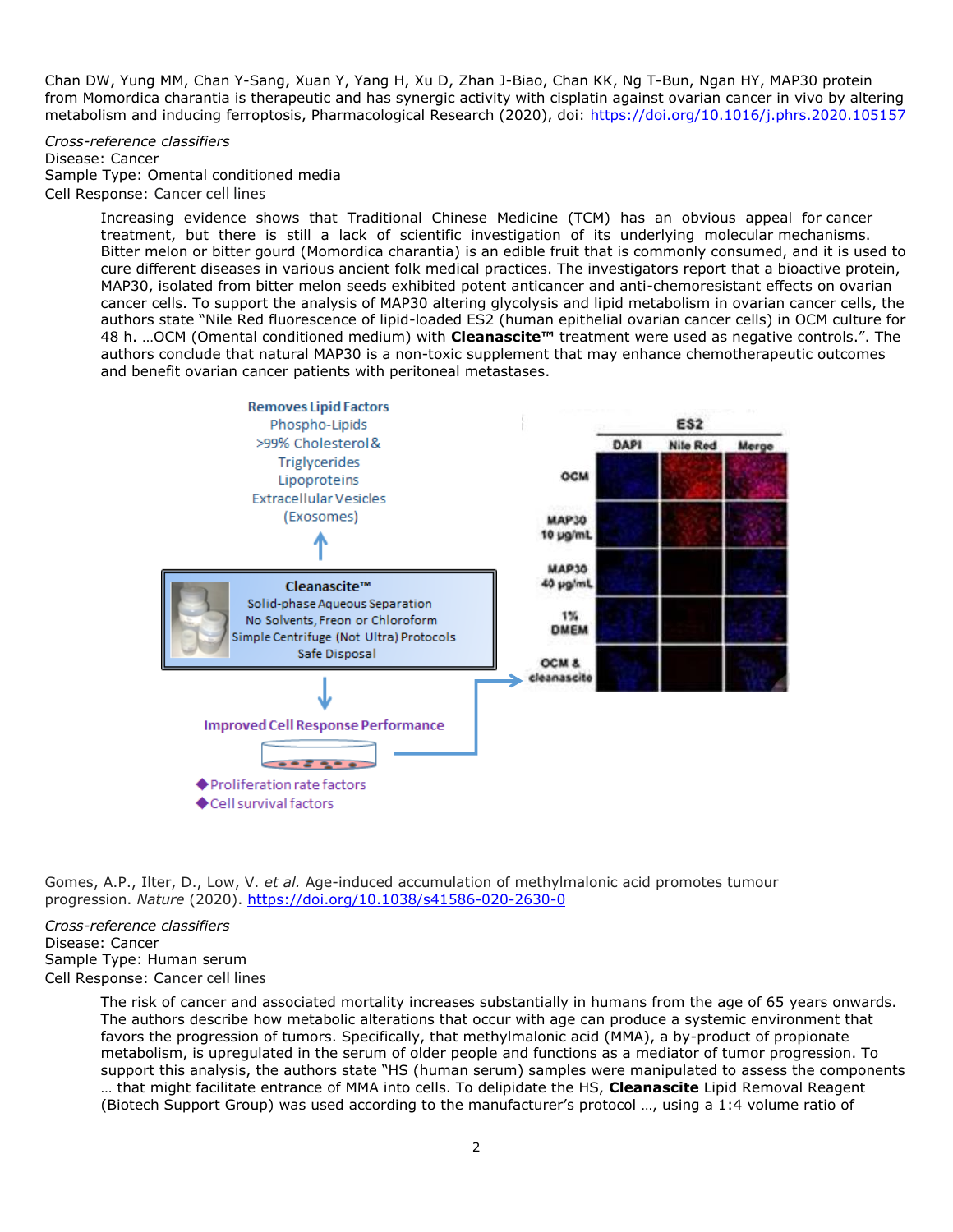**Cleanascite** reagent to sample". The authors conclude that depletion of lipidic structures from serum taken from an older population, resulted in a reduction in total serum MMA levels and was sufficient to abrogate the proaggressive phenotype. The data show that MMA, complexed with lipidic structures, is a circulatory factor that contributes to the pro-aggressive effects of ageing in cancer cells and is sufficient to drive tumour progression and aggressiveness. Thus, MMA is a promising therapeutic target for advanced carcinomas.

Stahl, Elia, et al. ["Phosphatidylcholines from Pieris brassicae eggs activate an immune response in Arabidopsis."](https://elifesciences.org/articles/60293) eLife 9 (2020): e60293.

#### *Cross-reference classifiers* Disease: Plant immune response Sample Type: *P. brassicae* egg extract Cell Response: *Arabidopsis* cell lines

Recognition of conserved microbial molecules activates immune responses in plants, a process termed patterntriggered immunity (PTI). Similarly, insect eggs trigger defenses that impede egg development or attract predators, but information on the nature of egg-associated elicitors is scarce. The authors performed an unbiased bioactivity-guided fractionation of eggs of the butterfly *Pieris brassicae* to determine the nature of egg-associated molecular patterns (EAMPs) that induce immune responses in *Arabidopsis*. Preliminary tests indicated that eggderived defense eliciting compounds are of lipidic nature. To confirm this, the authors



Purification of plant-defense eliciting *P. brassicae* egg lipids. (A) Expression of defense genes PR1, SAG13, and TI in response to purified *P. brassicae* egg lipids. Purification of egg lipids was conducted using **Cleanascite**. GUS reporter lines were treated with the lipid-free supernatant (CS SN) or the lipid fraction (CS LF) Untreated and egg extract (EE)-treated plants served as controls.

stated "we used **Cleanascite** solid-phase aqueous reagent to selectively adsorb lipids from EE (Egg Extract). Application of the lipidcontaining phase to …*Arabidopsis* reporter lines triggered strong and localized GUS staining, similar to EE treatment. In contrast, the supernatant containing proteins and other nonlipidic molecules was not active, indicating that defense gene-inducing molecules were restricted to the lipid phase (Figure 1A)". This helped the research in the identification of phosphatidylcholines (PCs) as egg-associated molecular patterns (EAMPs), and illustrated the

acute ability of plants to detect conserved immunogenic patterns from their enemies, even from seemingly passive structures such as eggs.

Wang, Haiping, et al. ["CD36-mediated metabolic adaptation supports regulatory T cell survival and function in](https://www.nature.com/articles/s41590-019-0589-5)  [tumors."](https://www.nature.com/articles/s41590-019-0589-5) *Nature Immunology* (2020): 1-11.

#### *Cross-reference classifiers*

Disease: Cancer Sample Type: Conditioned media Cell Response: Intratumoral Treg cells

> Depleting regulatory T cells (Treg cells) to counteract immunosuppressive features of the tumor microenvironment (TME) is an attractive strategy for cancer treatment. However, systemic impairment of their suppressive function limits its therapeutic potential. Elucidating approaches that specifically disrupt intratumoral Treg cells is direly needed for cancer immunotherapy. The use of **Cleanascite™** helped demonstrate that intratumoral Treg cells increase lipid metabolism and CD36 expression. The article states "cancer cell-conditioned medium … was treated with **Cleanascite™** reagent (Biotech Support Group) before Treg cell culture at a volume ratio of 1:5 according to the manufacturer's instructions." The study concludes that CD36 targeting elicited additive antitumor responses with anti-programmed cell death protein 1 therapy. The findings uncover the unexplored metabolic adaptation that orchestrates the survival and functions of intratumoral Treg cells, and the therapeutic potential of targeting this pathway for reprogramming the tumor microenvironment.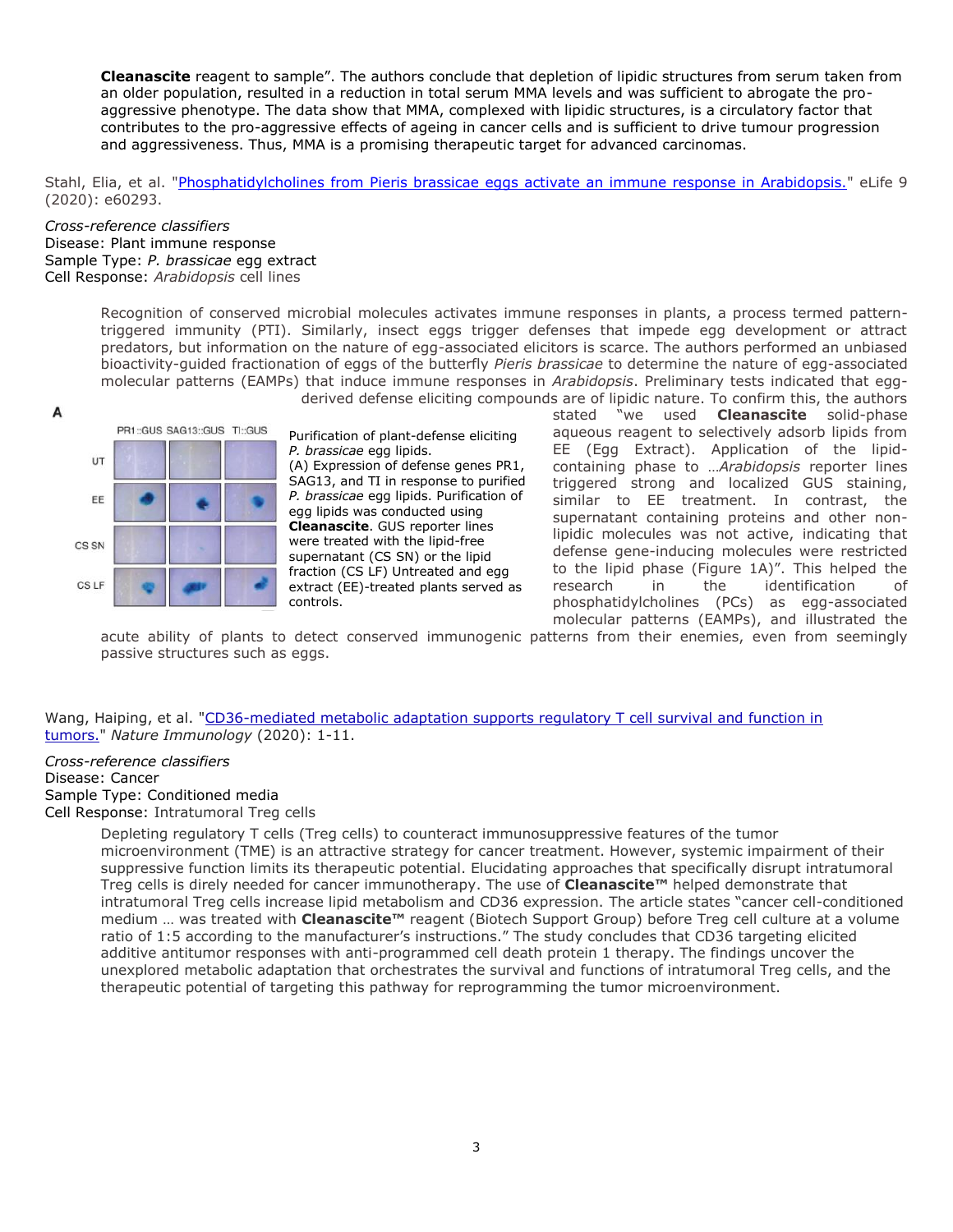Miller-Rhodes, Patrick, and Harris A. Gelbard. The Cell Culture Environment Regulates the Transcription Factor MafB in [BV-2 Microglia.](https://sciencematters.io/articles/202010000001) " Matters 7.1 (2021): e202010000001.

*Cross-reference classifiers* Disease: Central nervous system (CNS) Sample Type: Conditioned media Cell Response: BV-2 microglial cells

Microglia experience dramatic molecular and functional changes when transferred from the central nervous system (CNS) to a cell culture environment. This investigation explores lipid dependency as CNS-specific microenvironmental cues, that dictate the gene-regulatory networks specified by master regulator transcription factors such as V-maf musculoaponeurotic fibrosarcoma oncogene homolog B (MafB). To support this analysis, the authors evaluated serum lipid-depletion, stating "Lipids were depleted from FBS using a Cleanascite lipid removal agent (Biotech Support Group, cat no. X2555-10). Cleanascite reagent was thoroughly resuspended before mixing with FBS at a volume ratio of 1:4 (Cleanascite: FBS). The mixture was gently and periodically inverted for 10 min to facilitate lipid binding. The solution was centrifuged at 1,000 x g for 15 min to pellet the removal agent. The resulting supernatant was used for experiments." The report concludes that depletion of lipids, either by serum deprivation or the use of lipid-depleted serum, reduced MafB protein levels in BV-2 microglial cells. In aggregate, the data suggest that serum exposure regulates the transcription factor MafB in BV-2 cells through direct and indirect mechanisms.

Chen, Rain R., et al. "Targeting of lipid metabolism with a metabolic inhibitor cocktail eradicates peritoneal metastases in [ovarian cancer cells.](https://www.ncbi.nlm.nih.gov/pmc/articles/PMC6668395/#MOESM1)" *Communications Biology* 2 (2019).

*Cross-reference classifiers* Disease: Cancer Sample Type: Conditioned media Cell Response: Ovarian cancer cell lines

> Ovarian cancer is an intra-abdominal tumor in which the presence of ascites facilitates metastatic dissemination, and is associated with poor prognosis. However, the significance of metabolic alterations in ovarian cancer cells in the ascites microenvironment remains unclear. In this study, the authors investigated whether reprogramming of lipid metabolism in ovarian cancer cells could modulate cell viability and aggressiveness. The article states: "To determine whether fatty acids in OCM are the primary energy source, fatty acids from OCM was first removed by **Cleanascite™** Lipid Removal Reagent... Then, XTT cell proliferation assays showed that the growth rate of ovarian cancer cells was remarkably reduced in cells cultured in **Cleanascite™**-treated OCM (Fig. [2d\)](https://www.ncbi.nlm.nih.gov/pmc/articles/PMC6668395/figure/Fig2/). Likewise, co-treatment with **Cleanascite™** and OCM significantly attenuated the increased cell migration and invasion capacities of ES-2 and SKOV3 cells (Fig. [2e, f\)](https://www.ncbi.nlm.nih.gov/pmc/articles/PMC6668395/figure/Fig2/). These findings suggest that the fatty acid-enriched OCM provides as an energy source for supporting tumor growth and aggressiveness of ovarian cancer cells.". The authors conclude that targeting the lipid metabolism signaling axis impedes ovarian cancer peritoneal metastases.

Turner JD, Langley RS, Johnston KL. [Wolbachia Lipoprotein Stimulates Innate and Adaptive Immunity through Toll-like](http://www.jbc.org/content/284/33/22364.full)  [Receptors 2 and 6 to Induce Disease Manifestations of Filariasis](http://www.jbc.org/content/284/33/22364.full) The Journal of Biological Chemistry.2009;284:22364- 22378

*Cross-reference classifiers* Disease: Infectious Disease Sample Type: Soluble *Brugia malayi* female worm extract Downstream Use Platform: HEK-TLR2 cells

> *Wolbachia* endosymbiotic bacteria have been implicated in the inflammatory pathogenesis of filariasis. Inflammation induced by *Brugia malayi* female worm extract (BMFE) is dependent on Toll-like receptors 2 and 6 (TLR2/6) with only a partial requirement for TLR1. Removal of *Wolbachia*, lipids, or proteins eliminates all inflammatory activity. The article states "To determine if TLR2/6 ligands of *Wolbachia* are lipoproteins, we treated the filarial extracts with **Cleanascite™**, which selectively removes lipids and lipoproteins, or with **BindPro™**, a polymeric protein removal suspension reagent (Biotech Support Group). Both treatments completely ablated (to background levels) HEK-TLR2 cell IL-8 reporter gene activity to BMFE (Fig. 1*C*) thereby showing that the TLR2/6 activity depends on both lipid and protein moieties." The authors conclude that *Wolbachia* lipoproteins drive interferon-dependent CD4<sup>+</sup> T cell polarization and antibody switching.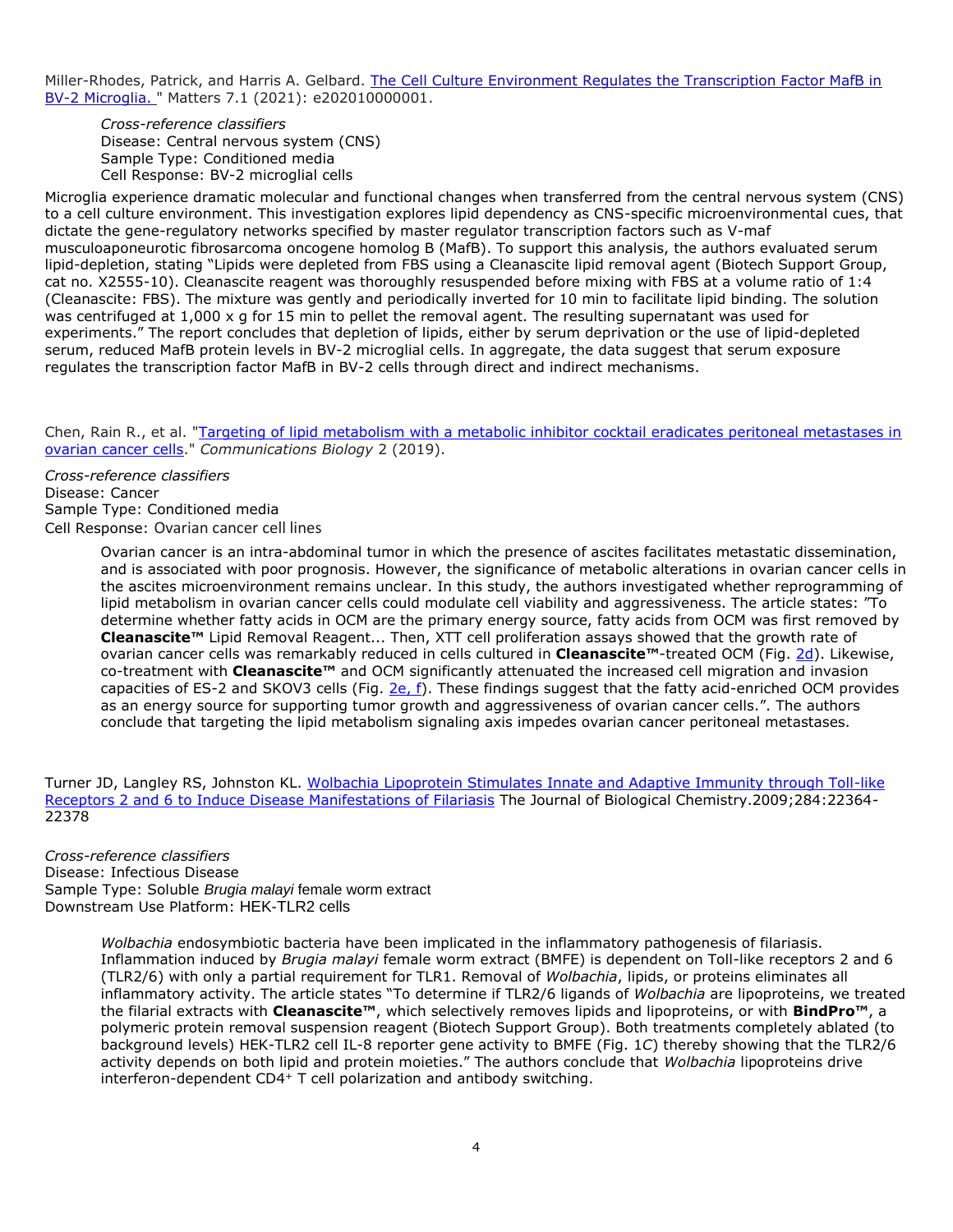

**The inflammatory stimuli of BMFE are lipoproteins that primarily signal via TLR2/6. C.** triplicate HEK-TLR2 cultures were stimulated with BMFE or control stimuli (doses stated are micrograms/ml) before or following **Cleanascite**™ or **BindProTM** treatment. Data plotted are mean  $I1 - 8 \pm 1$ S.E.

Lee, Hong-Jai, et al. "Regulatory effect of humoral milieu on the viral DNA and surface antigen expression of hepatitis B [virus \(HBV\) in vitro."](https://link.springer.com/article/10.1007/s13273-019-0015-y) *Molecular & Cellular Toxicology* 15.2 (2019): 123-128.

*Cross-reference classifiers* Disease: Hepatitis B Sample Type: Serum Cell Response: viral DNA and surface antigen expression

> The investigations explored if humoral milieu such as serum or culture media, and its constituents, and pH would regulate the viral DNA and surface antigen expression of HBV *in vitro*. Furthermore, lipid removal analysis showed decreased level of HBV DNA and surface antigen expression in human and mouse serum. The article states "To evaluate the lipid exposure status within lipid bilayer, **Cleanascite™** (Biotech Support Group) was added to HBV mixtures in the human serum, mouse serum, or DMEM, and the HBsAg and HBV DNA were evaluated. … we examined the virus-lipid interaction in non-host milieu, and compared the interaction between in host and non-host milieu. The levels of HBsAg and HBV DNA were significantly decreased with lipid removal by **Cleanascite™** in mouse serum rather than human serum". The authors' concluded that humoral lipid might confer protection to virion against toxicants or hostile interaction with humoral components.

Nguyen, Doan C., et al. ["Extracellular vesicles from bone marrow-derived mesenchymal stromal cells support ex vivo](https://www.tandfonline.com/doi/pdf/10.1080/20013078.2018.1463778?needAccess=true&)  [survival of human antibody secreting cells.](https://www.tandfonline.com/doi/pdf/10.1080/20013078.2018.1463778?needAccess=true&)" Journal of extracellular vesicles 7.1 (2018): 1463778.

*Cross-reference classifiers* Disease: Pan/Methods Sample Type: Bone marrow-derived mesenchymal stromal cell secretome Cell Response: Human antibody secreting cells

> Bone marrow-derived mesenchymal stromal cells (MSC) have been shown to support human antibody secreting cells (ASC) survival ex vivo. Extracellular vesicles from bone marrow-derived mesenchymal stromal have novel mechanisms of cell-cell communication over short and long distances, but whether the crosstalk between these cell interactions can occur via extracellular vesicles is not known. Thus, the study investigated the role of extracellular vesicles (EVs) in antibody secreting cell survival and IgG secretion. The article states "To understand whether disrupting the lipid plasma membrane that upsets the integrity of the EVs would compromise the survival activity of either the non-irradiated or irradiated secretomes, …We then cultured ASC with conventional media (vehicle), secretome from irradiated MSC, or secretome from irradiated MSC that had been pretreated with the lipid-disrupting agent **Cleanascite™** [28], which is known not to alter protein functionality [29]. **Cleanascite™**-treatment of the secretome dramatically reduced ASC functional survival, … Similar reductions were also noted with the secretome of non-irradiated MSC when treated with **Cleanascite™** … These results demonstrate that lipid-membrane bodies, such as EVs, could mediate important ASC survival factors within the MSC secretome."

Sprenkle, Neil T., et al. ["Endoplasmic reticulum stress is transmissible in vitro between cells of the central nervous system.](https://onlinelibrary.wiley.com/doi/abs/10.1111/jnc.14642)" *Journal of Neurochemistry*.

*Cross-reference classifiers* Disease: Neurodegenerative Sample Type: Conditioned media Cell Response: Stressed astrocytes and neurons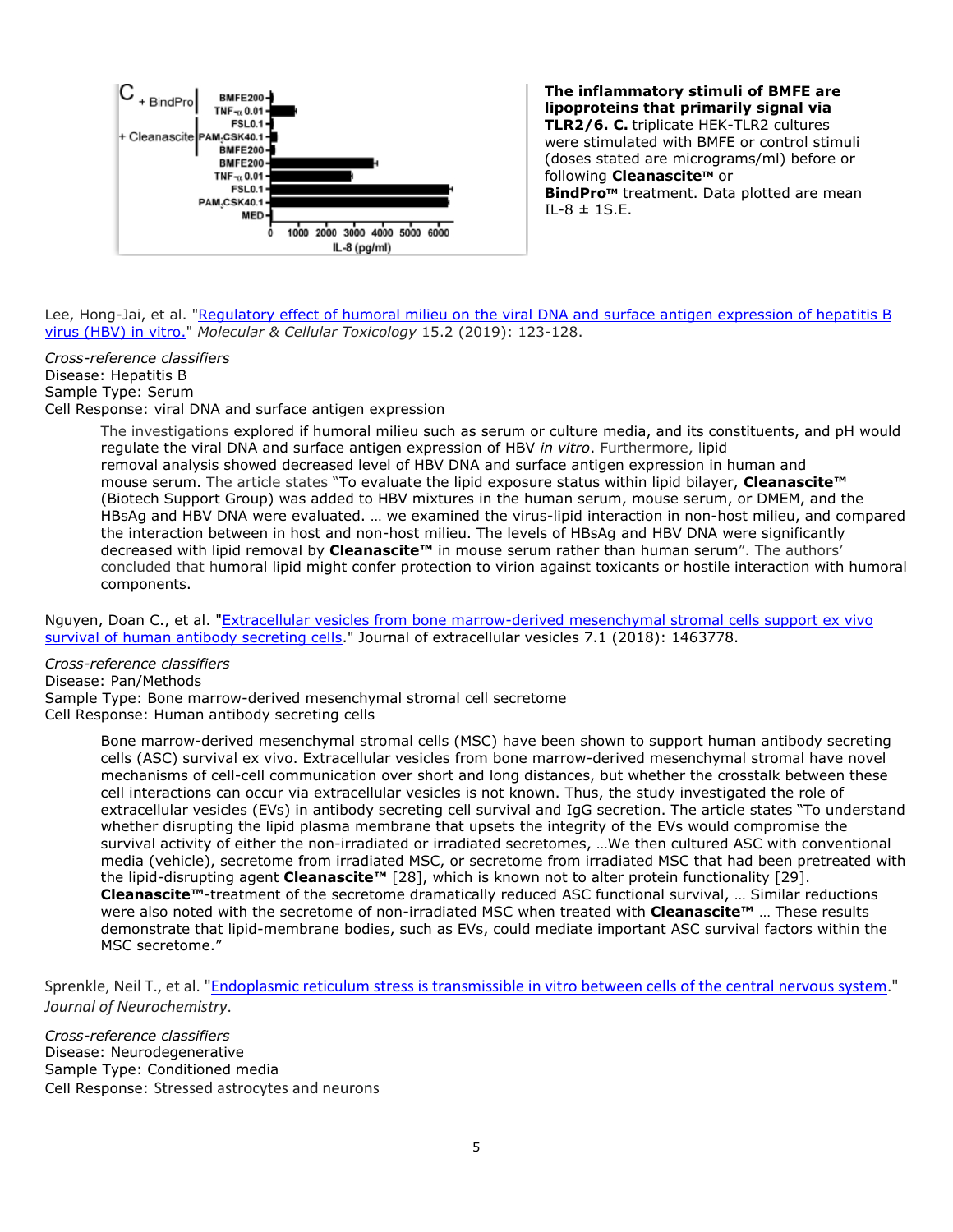Improper protein folding and trafficking are common pathological events in neurodegenerative diseases that result in the toxic accumulation of misfolded proteins within the lumen of the endoplasmic reticulum (ER). The cell‐extrinsic role of sustained unfolded protein response activation under physiological and pathological states in the central nervous system (CNS) remains to be elucidated. The authors studied the characteristics of a mediator secreted by ER stressed astrocytes and neurons. To determine if the mediator was a lipid associated factor, the article states "…100 μl of **Cleanascite™** slurry was added to 1 ml of conditioned medium and incubated at RT with end-over-end mixing for 1 h followed by centrifugation." The authors provided evidence that depletion of lipids from astrocyte conditioned media using **Cleanascite™** abrogated transmission of ER stress. Such evidence helped the authors conclude that ER stressed astrocytes and neurons secrete a molecule(s) with lipid characteristics which regulates both inflammatory and ER stress responses in other astrocytes, neurons, and microglia *in vitro*. These findings provide insight into the cell-nonautonomous influence of ER stress on cells of the central nervous system.

Barrera N, dos Santos Neto PC, Cuadro F, Bosolasco D, Mulet AP, Crispo M, et al. (2018) Impact of delipidated estrous sheep serum supplementation on in vitro maturation, cryotolerance and endoplasmic reticulum stress gene expression of sheep oocytes. PLoS ONE 13(6): e0198742.<https://doi.org/10.1371/journal.pone.0198742>

*Cross-reference classifiers* Disease: Cryosurvival Sample Type: Estrous sheep serum Cell Response: Oocyte maturation

> High lipid content of oocytes and embryos in domestic animals is one of the well-known factors associated with poor cryosurvival. In this articles, the authors wanted to determine whether the use of delipidated estrous sheep serum during in vitro maturation (IVM) of ovine oocytes reduces the cytoplasmic lipid droplets content and improves embryo development and cryotolerance after vitrification. The article states "Lipid removal from serum was performed by using **Cleanascite™** (Biotech Support Group, NJ, USA) according to the instructions provided by the manufacturer. Unlike other approaches, the protocol described herein for delipidation of estrous sheep serum was effective in decreasing levels of Triglycerides, total Cholesterol, and NEFAs. To our knowledge this is the first study to use the **Cleanascite™** method to generate estrous sheep serum yielding significantly reduced lipid levels. Subsequent use of the partially delipidated serum as supplemented in IVM media resulted in effective reduction of oocyte lipid content. The advantage of this method over other traditional methods (i.e. chloroform) includes increased feasibility and reduced toxicity and biosafety concerns". Their results demonstrate that although supplementation of IVM medium with delipidated estrous sheep serum reduces the presence of cytoplasmic lipid droplets in oocytes after maturation, oocyte cryotolerance is not improved.

Dean, E. Danielle, et al. "Interrupted glucagon signal[ing reveals hepatic α cell axis and role for L](https://www.sciencedirect.com/science/article/pii/S1550413117303005)-glutamine in α cell [proliferation.](https://www.sciencedirect.com/science/article/pii/S1550413117303005)" Cell metabolism 25.6 (2017): 1362-1373.

*Cross-reference classifiers* Disease: Diabetes Sample Type: Mouse serum Cell Response: ɑ cell proliferation

> Decreasing glucagon action lowers blood glucose and may be useful therapeutically for diabetes. However, interrupted glucagon signaling leads to α cell proliferation. In this article, the authors wanted to determine which factors affected α cell proliferation. The article states "For lipid removal, whole mouse serum was treated with **Cleanascite™** reagent (Biotech Support Group, Monmouth Junction, NJ) prior to islet culture at a 1:1 ratio according to the vendor's protocol. Lipid removal was validated by HPLC to remove 99% of all phospholipids, cholesterols, and triglycerides….". In testing whether lipids could stimulate α cell proliferation, it was found that serum activity was retained after the removal of >99% of triglycerides, cholesterols, and phospholipids. The authors conclude that amino acids, especially L-glutamine, regulate α cell proliferation and mass via mTORdependent nutrient sensing.

Lovászi, M., et al. ["Sebum lipids influence macrophage polarization and activation."](http://onlinelibrary.wiley.com/doi/10.1111/bjd.15754/full) *British Journal of Dermatology* (2017). doi: 10.1111/bjd.15754.

*Cross-reference classifiers* Disease: Cell Biology Sample Type: Sebocytes Downstream Use Platform: Immortalized human SZ95 sebocytes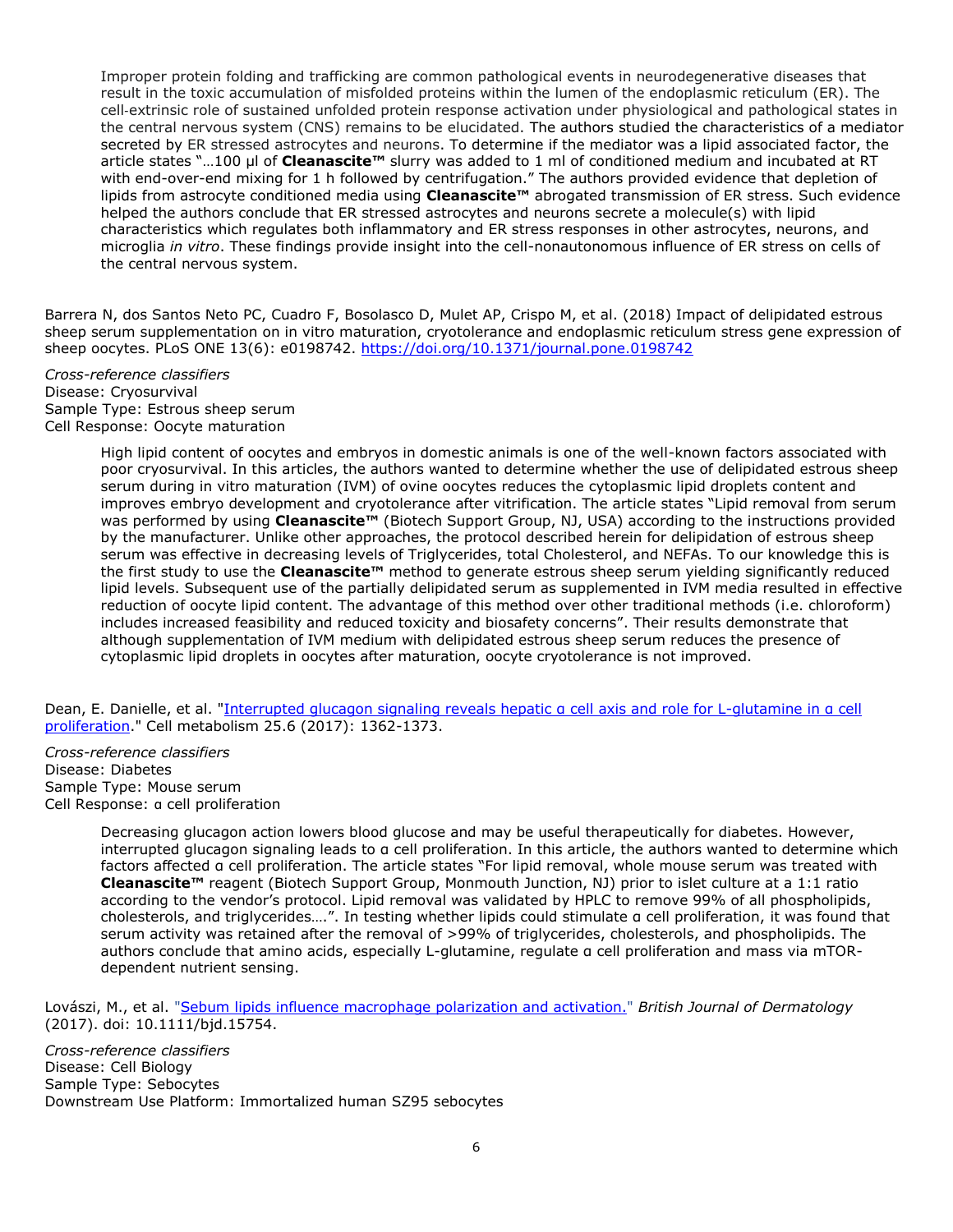The article's authors report on sebum lipids contributing to the differentiation, polarization and function of macrophages. In order to determine the role of specific lipids, lipid removal was investigated from supernatants of the immortalized human SZ95 sebocytes, as stated, "For lipid depletion of the supernatants **Cleanascite™** lipid clarification reagent (Biotech Support Group, Monmouth Junction, NJ, USA) was used according to the manufacturer's instructions. Lipids; squalene, linoleic acid, oleic acid, palmitic acid and stearic acid (Sigma-Aldrich); were replaced individually subsequent to lipid depletion in a concentration of 150 μM.". The authors concluded a role for sebaceous glands in modulating immune responses via their secreted lipids that are of possible pathologic and therapeutic relevance.

Chan, DW, Mak, SL, Ngan, HYS. The significance of lipid metabolism in peritoneal metastases of ovarian cancer. The 2016 Cold Spring Harbour Asia Conference on Cancer and Metabolism, Suzhou, China, 19-23 September 2016. <http://hub.hku.hk/handle/10722/235385>

#### *Cross-reference classifiers* Disease: Cancer Sample Type: Omental explant culture Downstream Use Platform: Ovarian oncogenic capacities

The authors report that the high lipid content in ascetic fluid provides a huge energy source for ovarian cancer cells in peritoneal dissemination and intraperitoneal tumor colonization. In this study, ovarian cancer cells cocultured with an omental explant culture system (OCM) or ascetic fluid from ovarian cancer patients exhibited an increase in *in vitro* cell growth, cell migration/invasion through activation of TAK1/NF-kappaB signaling cascade. The abstract states "In contrast, the oncogenic capacities of ovarian cancer cells were impaired when cultured in OCM treated with **Cleanascite™** Lipid Removal Reagent, suggesting that the bioactive lipids in OCM are required for enhanced oncogenic capacities".

Kamtchoua, Thierry, Monica Bologa, Robert Hopfer, David Neveu, Branda Hu, Xiaohua Sheng, Nicolas Corde, Catherine Pouzet, Gloria Zimmerman, and Sanjay Gurunathan. [Safety and immunogenicity of the pneumococcal pneumolysin](http://www.sciencedirect.com/science/article/pii/S0264410X12015988)  [derivative PlyD1 in a single-antigen protein vaccine candidate in adults.](http://www.sciencedirect.com/science/article/pii/S0264410X12015988) Vaccine (2012).

*Cross-reference classifiers* Disease: Infectious Disease Vaccine Sample Type: Serum Downstream Use Platform: toxin-neutralizing antibody titer

> Authors Thierry Kamtchoua et al published an article in the journal Vaccine titled, 'Safety and immunogenicity of the pneumococcal pneumolysin derivative PlyD1 in a single-antigen protein vaccine candidate in adults' describing the immunogenicity of pneumococcal single antigen protein vaccine in a phase 1, randomized, placebo controlled dose escalating study. Authors cite **Cleanascite™** from Biotech Support Group for removal of cholesterol from serum. A toxin neutralizing assay with antibodies in sera was developed to neutralize cytotoxicity caused by Ply in Vero cells. An incubated challenge dose of pneumolysin toxin containing serum diluted with or without **Cleanascite™** was developed. The neutralizing titer inhibited the toxin's effect on Vero cells. According to the paper, "Briefly, the toxin-neutralizing antibody titer was determined by incubating a challenge dose of pneumolysin toxin with serial 2-fold dilutions of serum treated with or without **Cleanascite™** (Biotech Support Group) to remove cholesterol, an inhibitor of Ply".

Antunes RF; Brandao C; Maia M; Arosa FA. [Red blood cells release factors with growth and survival bioactivities for](http://www.nature.com/icb/journal/vaop/ncurrent/full/icb201060a.html)  [normal and leukemic T cells.](http://www.nature.com/icb/journal/vaop/ncurrent/full/icb201060a.html) Immunology and Cell Biology.2011;89(1):111-21

*Cross-reference classifiers* Disease: Cancer Sample Type: Red Blood Cell media Downstream Use Platform: T Cell proliferation

> Red blood cells (RBCs) have been implicated since the early 1970s in the modulation of T cell responses both *in vitro* and *in vivo*. As they can also regulate biological processes of neighboring cells, the authors aim was to show that human red blood cell conditioned media contains bioactive factors that favor proliferation of normal activated T cells and leukemic Jurkat T cells. To define whether factors that favor proliferation were lipid associated, the RBC media was depleted of extracellular vesicles by ultracentrifugation. Then, the article states "For lipid depletion, **Cleanascite™** was added to the RBC-sup in a ratio 1:4 and the mixture incubated first in a rotator at room temperature for 10 min, followed by a further incubation at 4ºC for 30 min, following manufacturer's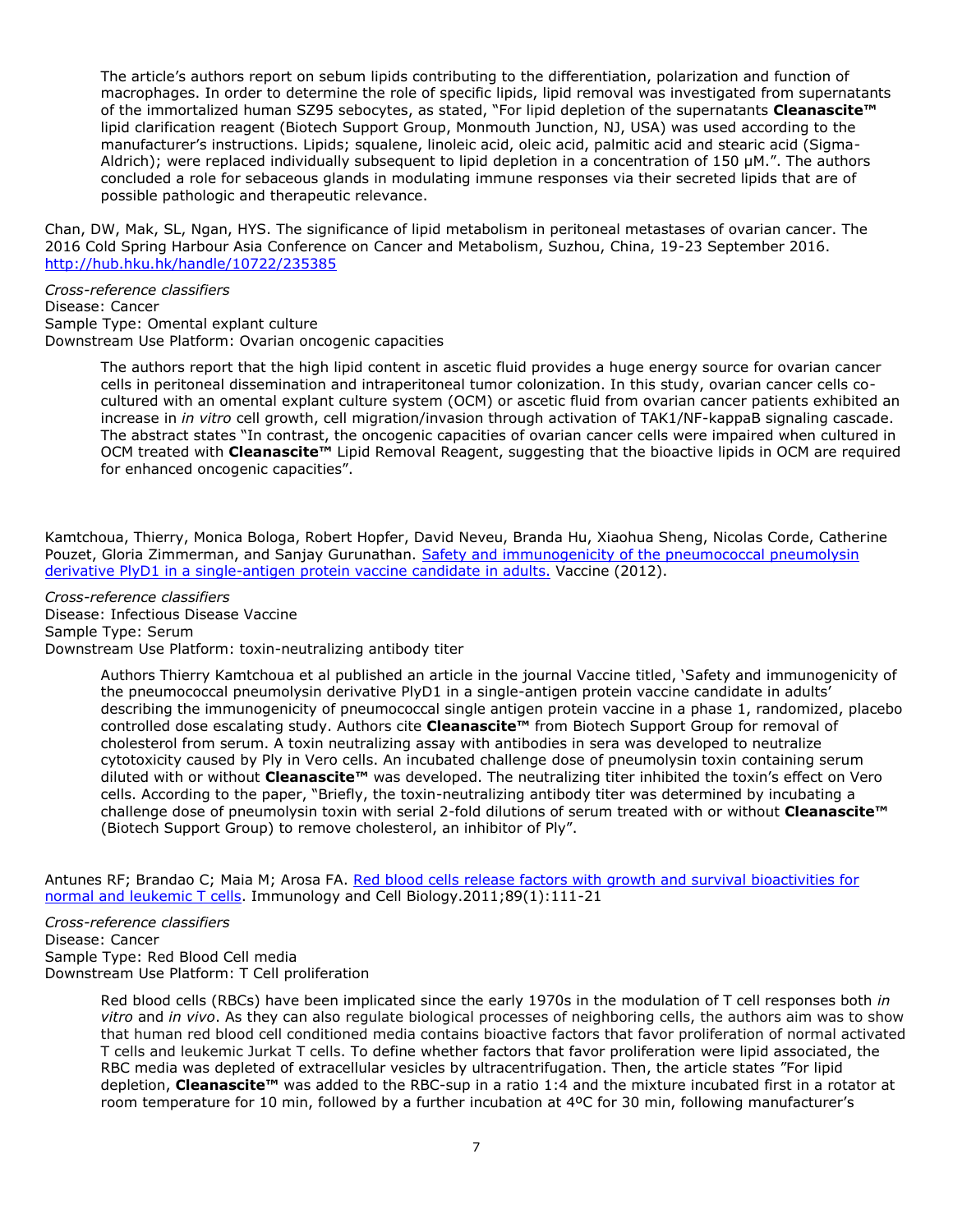instructions. Then, the mixture was centrifuged to remove the resin and the RBC-sup collected and concentrated as indicated above before the *in vitro* bioactivity assays". The authors conclude that red blood cells release protein factors (not lipid factors) with the capacity to sustain T-cell growth and survival. Such protein factors may have an unforeseen role in sustaining malignant cell growth and survival *in vivo*.

Cheng AM, Moore EE, Masuno T et al Normal Mesenteric Lymph Blunts the Pulmonary Inflammatory Response to [Endotoxin.](http://www.sciencedirect.com/science/article/pii/S0022480406002538) Journal of Surgical Research.2006;136(S2):166-171

*Cross-reference classifiers* Disease: Hemorrhagic shock Sample Type: Mesenteric lymph Downstream Use Platform: Primary human pulmonary endothelial cells

> LPS induced ICAM-1 expression decreases by lipoproteins in normal mesenteric lymph(NML) which contain antiinflammatory factors**. Cleanascite™** was used for delipidation and removal of lipoproteins from primary human pulmonary endothelial cells (HMVECs) incubated with normal mesenteric lymph NML or post-shock mesenteric lymph PSML. ICAM expression was measured after LPS stimulation by flow cytometry. ICAM-1 surface expression was measured by flow cytometry. **Cleanascite™** extracted lipoproteins from NML before incubation and LPSinduced ICAM-1 expression was determined. Researchers concluded that decreased lipoprotein expression after hemorrhagic shock HS increases post-shock mesenteric lymph PSML toxicity from the ischemic gut.

Cho N, Chueh PJ, Kim C et al [Monoclonal antibody to a cancer-specific and drug-responsive hydroquinone \(NADH\)](http://www.springerlink.com/content/92rtvqc5r1hafjfn/)  [oxidase from the sera of cancer patients.](http://www.springerlink.com/content/92rtvqc5r1hafjfn/) Cancer Immunology, Immunotherapy. 2002;51(3):121-9

*Cross-reference classifiers* Disease: Cancer Sample Type: Serum Downstream Use Platform: Cancer cell cultures

> Scientists prepared monoclonal antibodies to a 34-kDa circulating form of a drug-responsive hydroquinone (NADH) oxidase with a protein disulfide–thiol interchange activity specific to the surface of cancer cells and the sera of cancer patients**. Cleanascite™** was used for deplipidation of sera. Epitopes (antibody (mAb) 12.1 and postimmune antisera ) inhibited the drug-responsive oxidation of NADH with the sera of cancer patients. Authors concluded both mouse ascites containing mAb 12.1 and postimmune sera (but not preimmune sera) slowed the growth of human cancer cell lines in culture, but did not affect the growth of non-cancerous cell lines.

### **Patents (Third Party)**

United States Patent Application 20170348398 entitled: ["COMPOSITIONS AND METHODS FOR DECREASING BLOOD](http://www.freepatentsonline.com/y2017/0348398.html)  [GLUCAGON LEVELS](http://www.freepatentsonline.com/y2017/0348398.html)"

*Cross-reference classifiers* Disease: Diabetes Sample Type: Serum Cell Response: Pancreatic ɑ cell proliferation

> The patent discloses compositions and methods for decreasing blood glucagon levels. As disclosed, L-glutamine is a selective stimulator of α-cell proliferation generated when glucagon signaling is interrupted. A method for treating a subject with hyperglucagonemia, e.g., a subject with diabetes, that involves administering to the subject a composition comprising an L-glutamine inhibitor in an amount effective to decrease blood glucagon levels, is disclosed. In an example, pancreatic islets were isolated from male 8-14 week old C57B16/J mice (Jackson Laboratory, ME) and cultured in various media conditions for 3 days. The patent states " For lipid removal, serum was treated with **Cleanascite™** reagent (Biotech Support Group, Monmouth Junction, N.J.) prior to islet culture at a 1:1 ratio according to the vendor's protocol. ". The example supports that increased amino acids, but not lipids and other soluble factors, selectively increased rapamycin-sensitive α-cell proliferation.